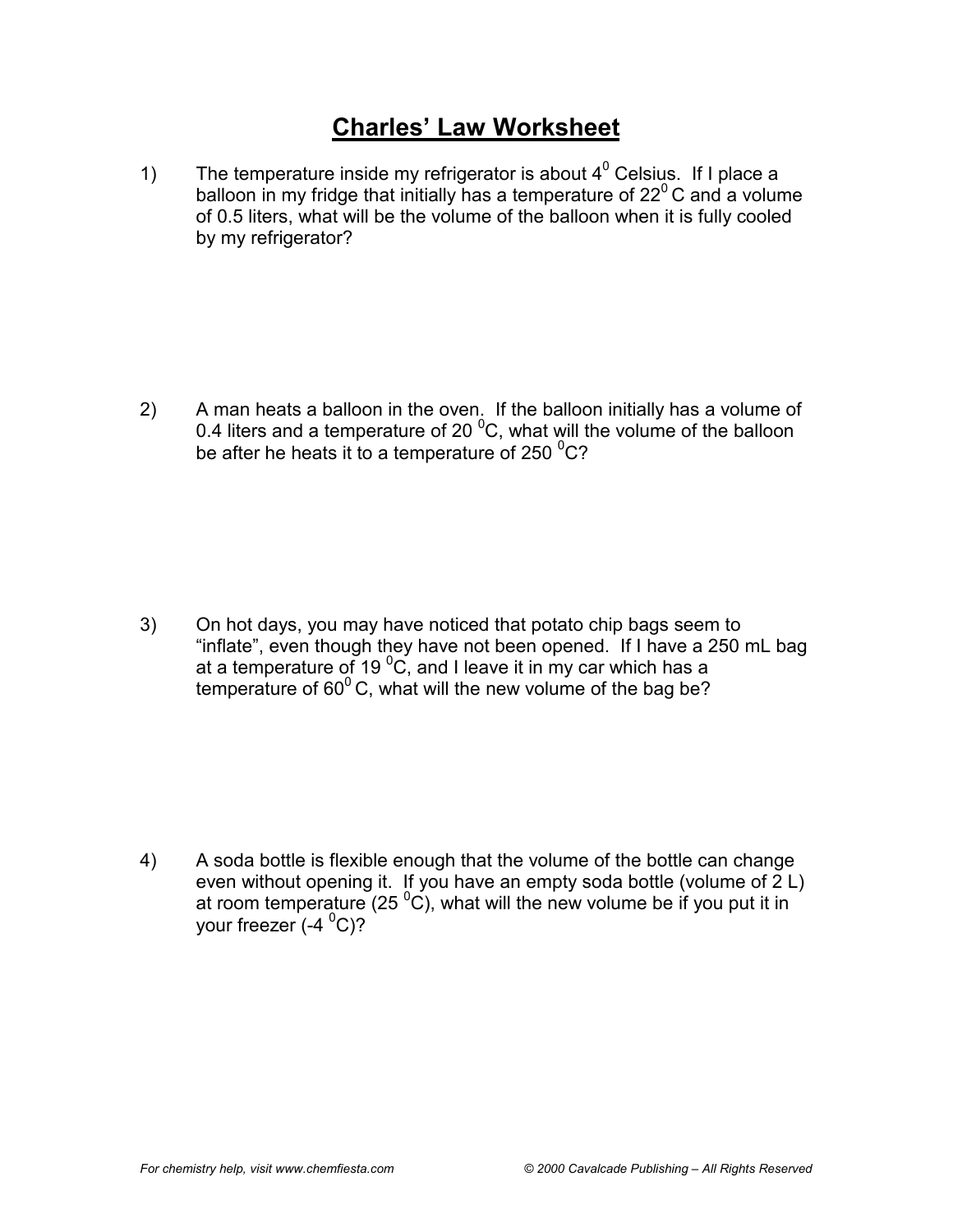5) Some students believe that teachers are full of hot air. If I inhale 2.2 liters of gas at a temperature of 18<sup>0</sup> C and it heats to a temperature of 38<sup>0</sup> C in my lungs, what is the new volume of the gas?

6) How hot will a 2.3 L balloon have to get to expand to a volume of 400 L? Assume that the initial temperature of the balloon is 25  $^{0}$ C.

7) I have made a thermometer which measures temperature by the compressing and expanding of gas in a piston. I have measured that at  $100^{\circ}$  C the volume of the piston is 20 L. What is the temperature outside if the piston has a volume of 15 L? What would be appropriate clothing for the weather?